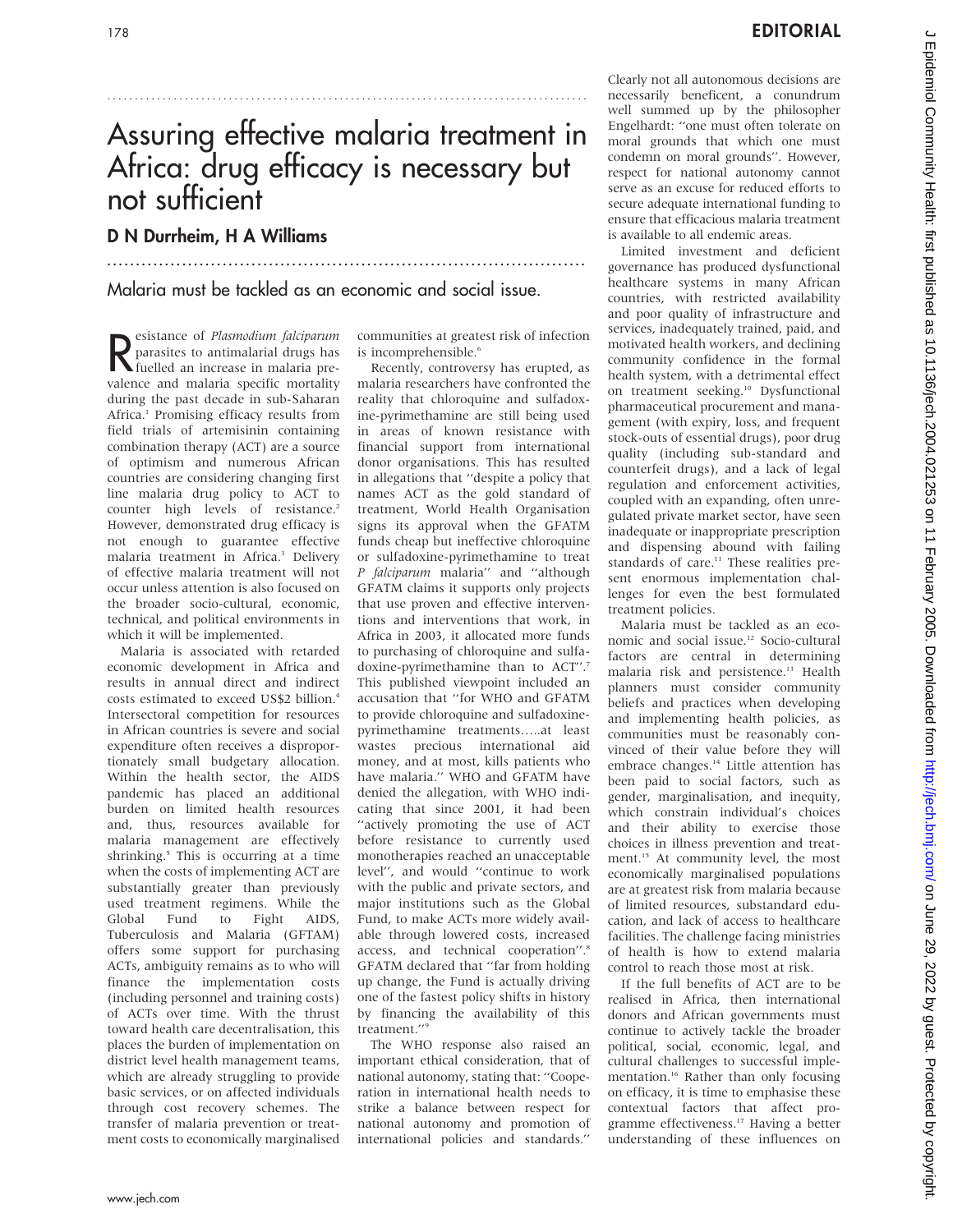malaria treatment policy formulation and implementation, and applying this understanding to improving health service delivery, should facilitate the provision of effective malaria therapy in Africa.

J Epidemiol Community Health 2005;59:178–179. doi: 10.1136/jech.2004.020826

#### Authors' affiliations ......................

D N Durrheim, Public Health and Tropical Medicine, James Cook University, Townsville, Australia; Hunter Population Health, Hunter New England Health, New South Wales, Australia

H A Williams, Malaria Epidemiology Branch, Centers for Disease Control and Prevention, Atlanta, Georgia, USA

Correspondence to: Professor D N Durrheim, School of Public Health and Tropical Medicine, James Cook University, Townsville, 4811, Australia; David.Durrheim@jcu.edu.au

### **REFERENCES**

- 1 Trape JF, Pison G, Preziosi MP, et al. Impact of chloroquine resistance on malaria mortality. Comptes rendes de l'Academie des Sciences. Serie III, Sciences de la vie 1998;321:689–97.
- 2 Adjuik M, Babiker A, Garner P, et al. Artesunate combinations for treatment of malaria: metaanalysis. Lancet 2004;363:9–17.
- 3 Durrheim DN, Williams HA, Barnes KI, et al. Beyond evidence: a retrospective study of factors influencing a malaria treatment policy change in two South African Provinces. Critical Public Health 2003;13:309–30.
- 4 World Health Organisation. WHO Expert Committee on Malaria. Twentieth report. Geneva: WHO, 2000, (http://mosquito.who.int/docs).
- Sen K, Bonita R. Global health status: two steps forward, one step back. Lancet 2000;356:577–82.
- 6 Guyatt HL, Ochola SA, Snow RW. Too poor to pay: charging for insecticide-treated bednets in highland Kenya. Trop Med Int Health 2002;7:846–50.
- 7 Attaran A, Barnes KI, Curtis C, et al. WHO, the Global Fund, and medical malpractice in malaria treatment. Lancet 2004;363:237–40.
- 8 Nafo-Traoré F. Response to accusations of medical malpractice by WHO and the Global Fund. Lancet 2004;363:397.
- 9 **Nantulya VM**, Lidén J. Response to accusations of medical malpractice by WHO and the Global Fund. Lancet 2004;363:397–8.
- 10 Moerman F, Lengeler C, Chimumbwa J, et al. The contribution of health-care services to a sound and sustainable malaria-control policy. Lancet Infect Dis 2003;3:99–102.
- 11 Uplekar M, Pathania V, Raviglione M. Private practitioners and public health: weak links in tuberculosis control. Lancet 2001;358:912–16.
- 12 Sachs J, Malaney P. The economic and<br>social burden of malaria. Nature 2002;415:680–5.
- 13 Gubler DJ. Human behaviour and cultural context in disease control. Trop Med Int Health 1997;2:A1–54.
- 14 Williams HA, Kachur PA, Nalwamba CN, et al. A community perspective on the efficacy of malaria treatment options for children in Lundazi District, Zambia. Trop Med Int Health 1997;4:641–52.
- 15 Logie D. Unfairness of social and economic structures affect AIDS in Africa. BMJ 2002;324:1034.
- 16 Yamey G. African heads of state promise action against malaria. BMJ 2000;320:1228.
- 17 Bloland PB, Kachur SP, Williams HA. Trends in antimalarial drug deployment in sub-Saharan Africa. J Exp Biol 2002;206:3761–9.

### Public health terminology .......................................................................................

# Community genetics or public health

## genetics? Johan P Mackenbach

The current debate on the terms ''public health genetics'' and ''community genetics'' is timely because it provokes thought on the values embodied in the usual methods of public health.

...................................................................................

The history of public health is full of<br>words: words defining the area of<br>work, words that are then endlessly<br>redefined or replaced by new words, and he history of public health is full of words: words defining the area of work, words that are then endlessly old words that come back into fashion again. Think of terms like ''social medicine'', ''social hygiene'', ''community medicine'', ''public health'' …. The name of this very journal illustrates some of the terminological evolution as it has occurred in Great Britain. It started in 1947 as the British Journal of Social Medicine, at a time when the 19th century term ''social medicine'' had been revived. ''Social medicine'' was then perceived to have more positive connotations than the term ''public health'', which had become associated with old fashioned hygienic practices. The journal first changed its name into Journal of Preventive and Social Medicine in 1953, and then became the Journal of Epidemiology and Community Health in 1978, after ''community medicine'' had replaced ''social medicine'' as the name for the British public health profession.<sup>1</sup>

Although the journal has wisely not changed its name a second time, ''public health'' is again the preferred term in Great Britain, as well as in many other countries, and has largely recovered its positive connotations.

But not among everybody. In a recent editorial in Community Genetics, Professor Leo ten Kate rejects the term ''public health genetics'', and proposes to use ''community genetics'' instead, because the second refers to values that are not safe with the first.<sup>2</sup> The term "public health genetics'' has been introduced to denote the interface between genetics and public health, and is used in titles of training courses and names of research groups. It reflects attempts of the public health profession to cope with, and make best use of, the rapid advances in genetics. Genetic tests can, for example, be used in screening programmes for disease or for targeting health promotion interventions.3 ''Community genetics'', on the other hand, reflects attempts of clinical geneticists to apply

their counselling methods to the whole population. According to ten Kate, clinical genetics embodies a nondirective approach that is badly needed when genetics is applied at a population-wide level. The public health approach is seen to be too directive, and to have an undue focus on achieving health gains for the population as a whole, instead of helping individuals to make autonomous choices, for example, when it comes to the reproductive options that they face when presented with genetic information.

Even though the contrast between the two approaches may be somewhat of a caricature, this is an interesting debate, because it forces us to reconsider the values embodied in the usual methods of public health. What characterises public health is a focus on improving population health, instead of on the health of the individual who may or may not come into contact with health services. This leads to a preference for collectively organised interventions that actively try to reach everybody in the population, and a reliance on quantitative information that guides interventions in such a way that population health gains are maximised. Often, public health interventions are characterised by a certain degree of paternalism, and the value system of many public health professionals may indeed not be centred around protecting and increasing the individual's autonomy.4

But that is changing, for example in the area of health promotion where community based approaches have been developed that aim to reach health goals through empowerment of people, and in